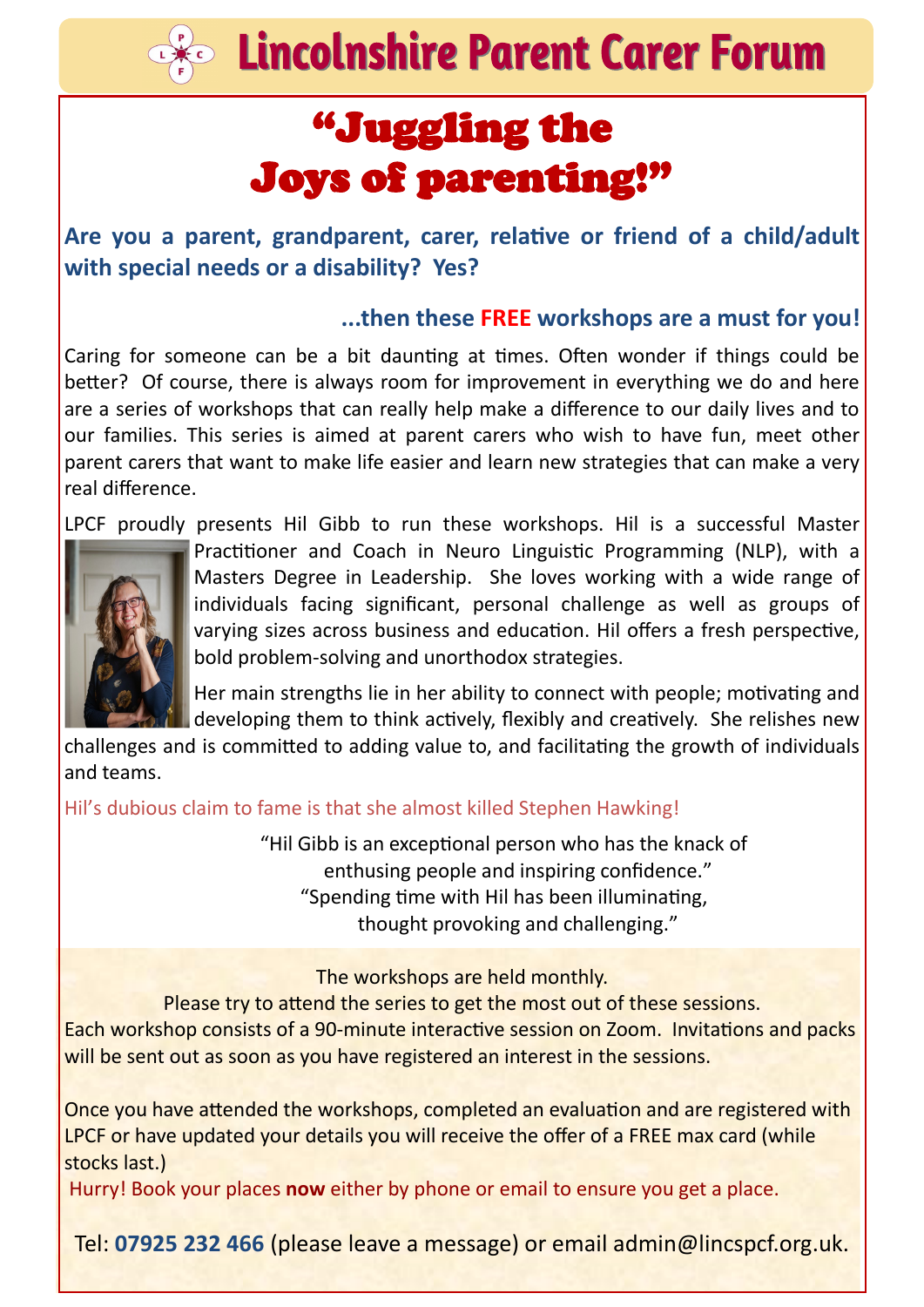# **Lincolnshire Parent Carer Forum**

### *Workshop 1:* **Why Me?** *Date: 18th November 11.30am –1pm*

L

Think back to when you first heard the news. Back to when it became official... that moment when your loved one 'became disabled' or you discovered they had "additional needs". Maybe you had moments of doubting your sanity to get your concerns recognised. How did that feel? Was there guilt, blame, anger, sadness, denial?

Think back to when you broke 'the news' to family, friends and colleagues. How did that feel? Are some of those feelings still with you?

The '*Why me?*' workshop is designed to enable you to....

- **EXPLORE THE COCKTRAIL OF EMOTIONS** experienced by you as a parent
- **o** remove the pain and power of those who can whip up that cocktail of emotion
- $\circ$  learn how the 'power of now' can support you
- **know your negative triggers and** reduce (or even remove) them

Plus much more.

### **Workshop 2: Space for self** *Date: 16th December 11.30am –1pm*

As a parent of a child with additional needs, there may be many aspects and demands in your life that are often in conflict with each other, for example when you feel like you are juggling too many balls in the air at once?

This conflict can be damaging in terms of:

- $\Diamond$  generating guilt, divided loyalties and self-neglect
- **available time, energy, focus and** concentration
- $\circ$  reduced levels of health. well-being and laughter

The *Space for Self* Workshop is designed to enable you to:

- **o** reduce the internal conflict created by your various roles understand the value of 'the most important person'  $\circ$  learn the value of being fully
	- present
	- remove the pain resulting from those who create angst without being in the room!

Plus much more.

*See Next page for further sessions*.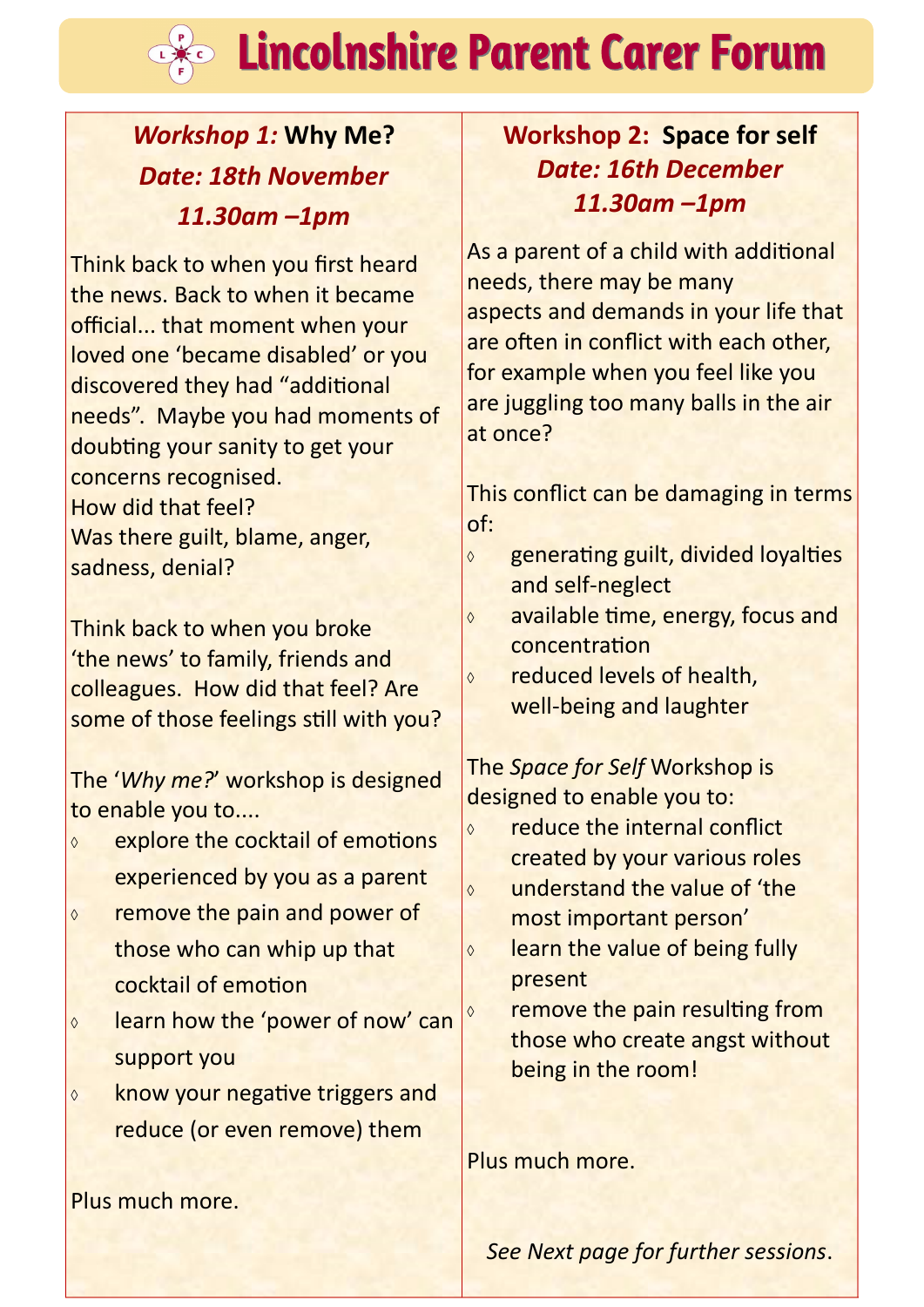# **Exage Lincolnshire Parent Carer Forum**

*Workshop 3:*  **Effective Communication (1)** *Date: 20th January 11.30am –1pm*

As a parent of a child with additional needs, you may experience many meetings with various service providers and agencies.

Whether these events run well, or otherwise, the experience and outcomes of any meeting can be greatly improved through effective communication.

This *Effective Communication*  Workshop is designed to enable you to:

- $\circ$  feel more confident in a range of situations
- $\Diamond$  get your thoughts and feelings across effectively and more easily
- $\Diamond$  give and receive effective feedback
- handle potentially 'sticky' conversations well
- understand human behaviour and apply this understanding practically
- reduce stress and drains on time and energy

Everyone benefits from *Effective Communication*!

*Workshop 4:*  **Effective Communication (2)** *Date: 10th February 11.30am –1pm*

**The objectives of this workshop are the same as in Workshop 3 although the content will be different.**

*A recent LPCF poll about the most important element across services which would help parents and children was identified as "Communication"*



*See next page for further sessions.*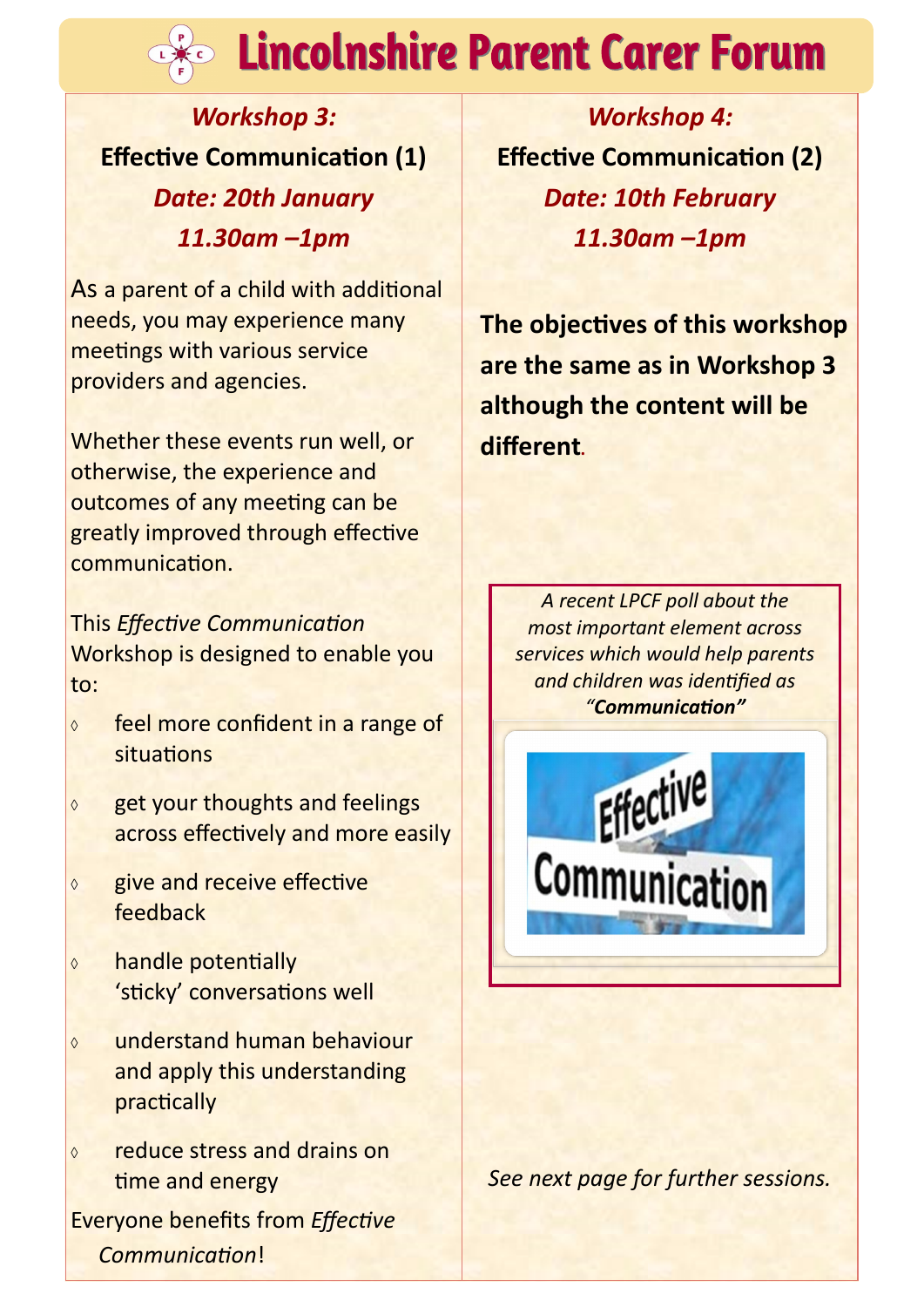### *Workshop 5: Understanding Strategies Date: 17th March*

*11.30am –1pm*

How come, if you were to pick up your toothbrush with the 'wrong' hand, you'd find it difficult to continue with the task of brushing your teeth?

Well, every one of us has strategies for everything we do, and when that strategy is interrupted, it's really tricky for it to continue. Some of our strategies are positive and help us move forward. Others are destructive and hold us back.

As a carer of a young person with additional needs, you may experience a range of behaviours and strategies that are inadvertently unhelpful to your child's progress or flexibility in an ever-changing world.

This *Understanding Strategies* Workshop is designed to enable you to:

- **↓** feel more confident when supporting your loved one
- **EXPLORE THE POWER OF STRATE ST** over our behaviours
- reflect on your strategies and those of your loved one
- generate an 'action plan' for more positive outcomes
- **o** reduce stress and drains on time and energy.

## *Workshop 6: What Makes us tick? Date: 21st April*

*11.30am –1pm*

Have you ever wondered what your beliefs and values are and how they support you and your family?

This *What makes us tick* workshop will enable us to:-

- **b** look more closely at how our beliefs affect the decisions we make.
- $\circ$  explore where our boundaries lie.
- $\circ$  give us tips and strategies to help reinforce them.



*See next page for further sessions*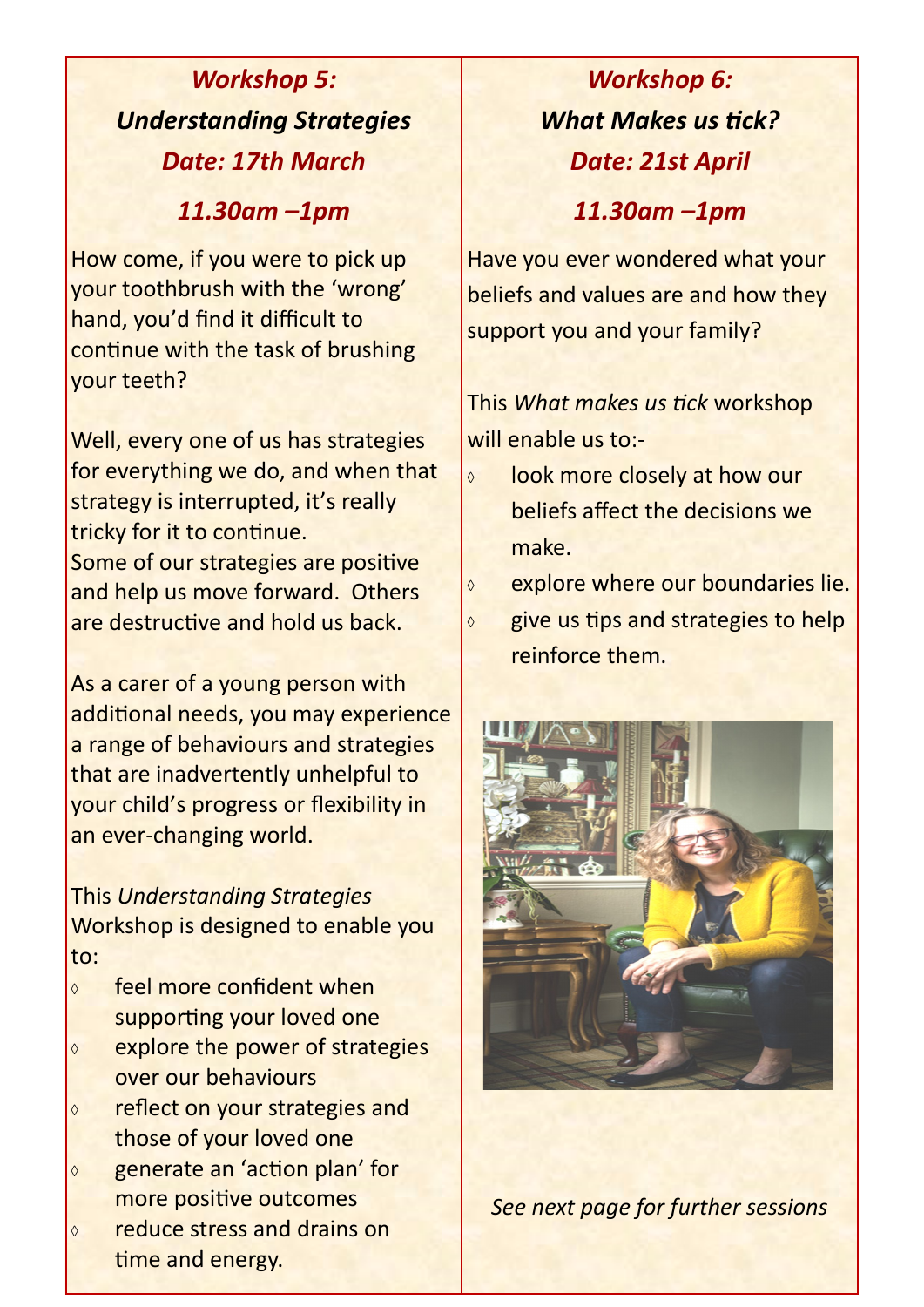| <b>Workshop 7:</b>                                                                                                                                                                                                   | <b>Workshop 8:</b>                                                                                                   |
|----------------------------------------------------------------------------------------------------------------------------------------------------------------------------------------------------------------------|----------------------------------------------------------------------------------------------------------------------|
| <b>Resilience</b>                                                                                                                                                                                                    | <b>Action Plan for your future?</b>                                                                                  |
| Date: 12th May                                                                                                                                                                                                       | Date: 16th June                                                                                                      |
| $11.30$ am $-1$ pm                                                                                                                                                                                                   | $11.30$ am $-1$ pm                                                                                                   |
| The word 'Resilience' has become very<br>widely used over the last couple of<br>years.                                                                                                                               | Over the last few months you will<br>have learnt strategies, techniques<br>and tips to help you in your daily lives. |
| And yet, as a parent, you'll have been<br>doing resilience, to varying degrees,<br>over a long period.                                                                                                               | This workshop puts everything you<br>have learnt together and helps you<br>to form an Action plan.                   |
| The thing is, we never really know how<br>resilient we are until we are<br>really tested.                                                                                                                            | This Action plan for your future<br>workshop is designed to enable<br>you to:-                                       |
| This Resilience workshop is designed<br>to enable you to:                                                                                                                                                            | become curious about what you<br>$\Diamond$<br>have learnt                                                           |
| explore what is really meant<br>$\Diamond$<br>by resilience                                                                                                                                                          | feedback what you found helpful<br>$\Diamond$<br>develop an action plan with goals<br>$\Diamond$<br>for the future.  |
| increase our self-awareness<br>$\Diamond$<br>around how we respond to those<br>unexpected, challenging<br>moments<br>explore traits and strategies for<br>$\Diamond$<br>high resilience                              |                                                                                                                      |
| understand how a permanent<br>$\Diamond$<br>state of resilience isn't<br>necessarily good for us<br>look at the human response to<br>$\Diamond$<br>change<br>consider how we grow resilience<br>♦<br>in our children |                                                                                                                      |